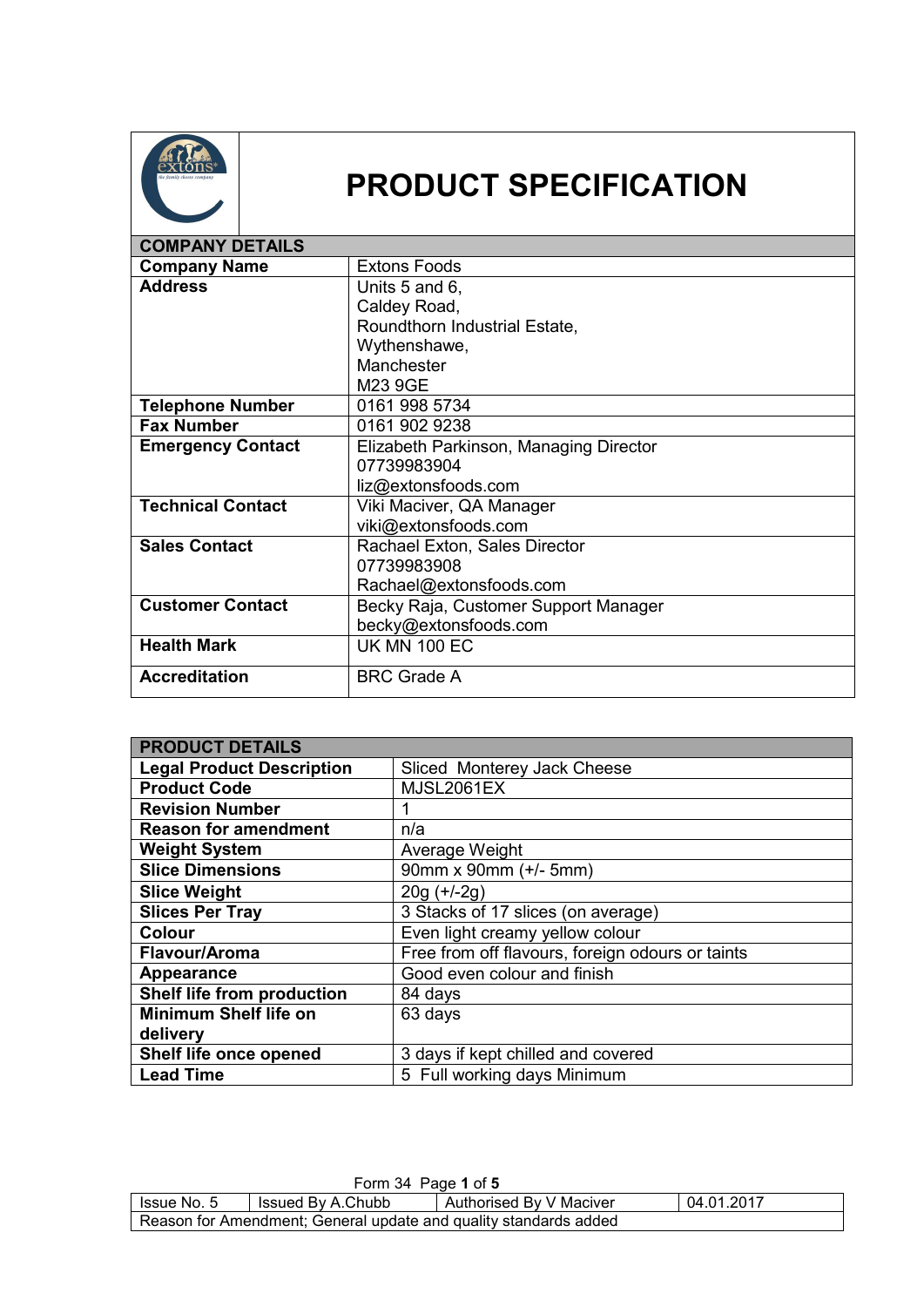| <b>INGREDIENTS (Raw Materials and Additives Including E Numbers)</b> |             |                       |                       |
|----------------------------------------------------------------------|-------------|-----------------------|-----------------------|
| Ingredients                                                          | Composition | <b>Quality Checks</b> | Country of Origin     |
| Pasteurised Cow's Milk                                               | 97.08%      | Daily                 | <b>UK/New Zealand</b> |
| Non Animal Rennet (sodium<br>benzoate free)                          | 0.02%       | Daily Visual          | Denmark/Holland       |
| Salt (contains anti caking agent<br>E535)                            | 1.9%        | Daily Visual          | <b>UK</b>             |
| <b>Starter Culture</b>                                               | 1.00%       | Daily visual          | Denmark/Holland       |

| <b>NUTRITIONAL INFORMATION PER 100G</b> |                |  |
|-----------------------------------------|----------------|--|
| <b>PARAMETER</b>                        | Value per 100g |  |
| Energy kJ                               | 1567           |  |
| <b>Energy Kcal</b>                      | 375            |  |
| <b>Protein</b>                          | 23             |  |
| Carbohydrate                            | < 0.2          |  |
| Of which sugars                         | < 0.2          |  |
| Of which starch                         |                |  |
| Fat                                     | 31             |  |
| Of which saturates                      | 19.22          |  |
| <b>Monounsaturated</b>                  |                |  |
| Polyunsaturated                         |                |  |
| <b>Fibre</b>                            | 0              |  |
| <b>Salt</b>                             | 1.9            |  |
| Sodium                                  | 760mg          |  |

| <b>CHEMICAL STANDARDS</b> |                |                |  |
|---------------------------|----------------|----------------|--|
| <b>Parameter</b>          | <b>Minimum</b> | <b>Maximum</b> |  |
| <b>Moisture</b>           | 39             | 43             |  |
| Fat                       | 28             | 34             |  |
| <b>FDM</b>                | 45             | 50 (Target)    |  |
| <b>Salt</b>               | 17             | 2.9            |  |
| pH                        | 5.1            | 5.5            |  |

| <b>MICROBIOLOGICAL STANDARDS</b> |                     |                 |  |
|----------------------------------|---------------------|-----------------|--|
| <b>Micro-organisms</b>           | Target/g            | Max/q           |  |
| Coliforms                        | $20$                | 1000            |  |
| E.coli                           | $20$                | 20              |  |
| Staph aureus                     | $20$                | 20              |  |
| Yeasts                           | < 500               | 100,000         |  |
| <b>Moulds</b>                    | < 500               | 1000            |  |
| Salmonella                       | Not Detected in 25g | Detected in 25g |  |
| Listeria                         | Not Detected in 25g | Detected in 25g |  |

| Form 34 Page 2 of 5                                                       |  |  |  |  |
|---------------------------------------------------------------------------|--|--|--|--|
| 04.01.2017<br>Authorised By V Maciver<br>Issued By A.Chubb<br>Issue No. 5 |  |  |  |  |
| Reason for Amendment; General update and quality standards added          |  |  |  |  |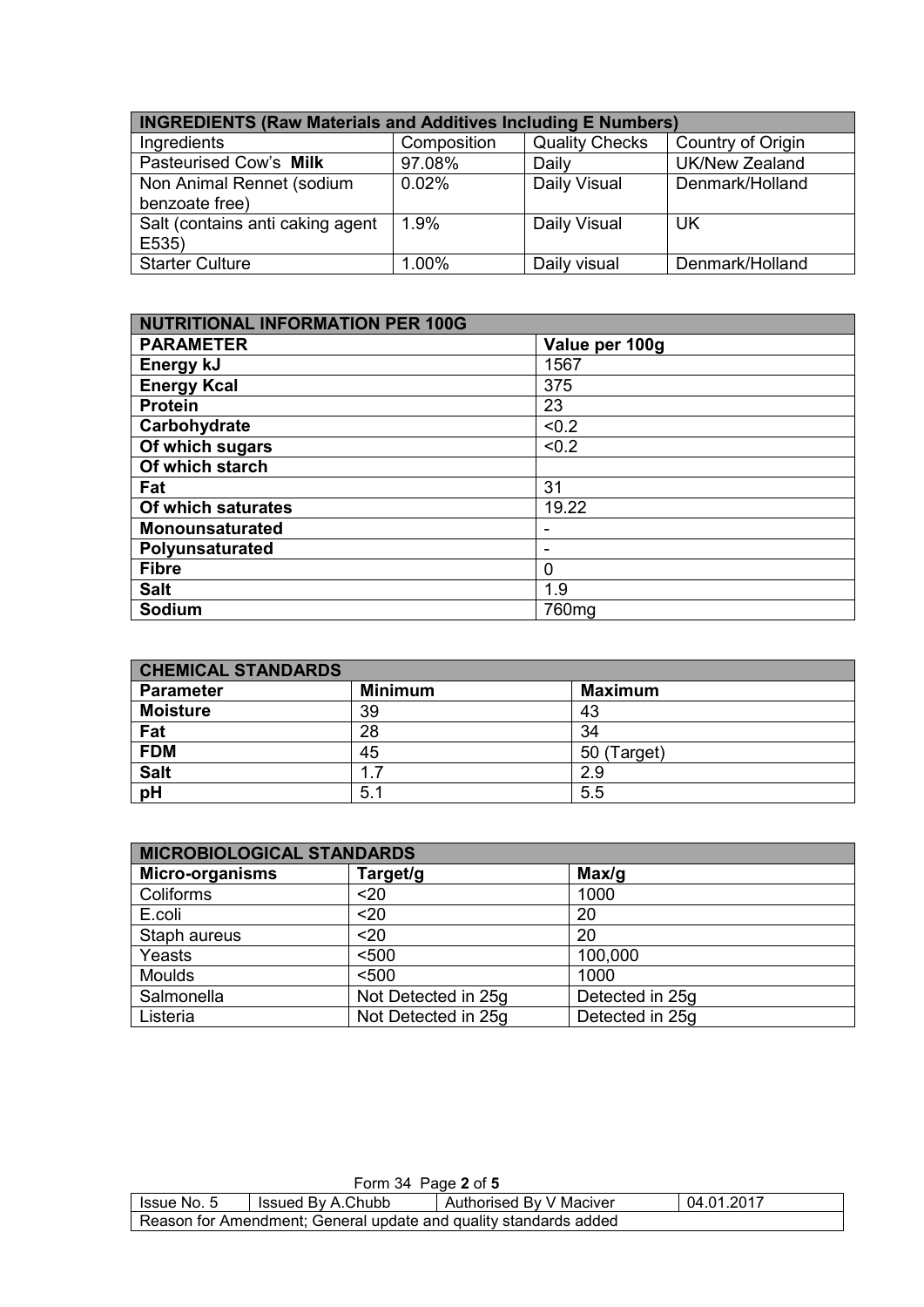| <b>QUALITY STANDARDS</b>                                                                                             |                                                                                                         |                                                                                                         |
|----------------------------------------------------------------------------------------------------------------------|---------------------------------------------------------------------------------------------------------|---------------------------------------------------------------------------------------------------------|
| <b>ACCEPTABLE</b>                                                                                                    | <b>SATISFACTORY</b>                                                                                     | <b>NOT ACCEPTABLE</b>                                                                                   |
|                                                                                                                      |                                                                                                         |                                                                                                         |
| Good and clean, Free from off -<br>flavours. Smooth slices and easily<br>pealable. Weight and sizes in<br>tolerance. | Smooth slices, few<br>cracks but easily<br>peelable. Slices slightly<br>mishapen due to block<br>shape. | Off flavours. Excessive<br>cracking, slices sticking<br>together, weight and sizes<br>not in tolerance. |

## **FOOD TOLERANCE INFORMATION This Product is:**

| Suitable for vegetarians                                       | Y                        |
|----------------------------------------------------------------|--------------------------|
| Suitable for vegans                                            | <b>N- Contains MILK</b>  |
| <b>Suitable for Coeliacs</b>                                   | Y                        |
| <b>Suitable for Diabetics</b>                                  | N                        |
| Suitable for Lactose Intolerant                                | <b>N - Contains MILK</b> |
| <b>Halal Certified</b>                                         | N                        |
| <b>Kosher Certified</b>                                        | $\mathsf{N}$             |
| Free from cereals containing gluten( wheat, rye, barley, oats, | $\overline{Y}$           |
| spelt, kumat or their hybridised strains) and products thereof |                          |
| Free from MRM                                                  | Y                        |
| Free from crustaceans and products thereof                     | Ý                        |
| Free from molluscs and products thereof                        | Y                        |
| Free from fish and products thereof                            | Y                        |
| Free from milk and products thereof                            | N- Cow's MILK            |
| Free from Egg/Egg Products/Albumen                             | Ý                        |
| Free from soybeans and products thereof                        | Y                        |
| <b>Free from Natural Colours</b>                               | Ý                        |
| <b>Free from Artificial Colours</b>                            | Y                        |
| <b>Free from Preservatives</b>                                 | Y                        |
| Free from MSG                                                  | Y                        |
| Free from Celery/Celery Derivatives                            | Ý                        |
| Free from Mustard                                              | Ý                        |
| <b>Free from Additives</b>                                     | Y                        |
| Free from Gluten                                               | Y                        |
| Free from sesame seeds and products thereof                    | Y                        |
| Free from Peanuts/Peanut Derivatives                           | Ý                        |
| Free from Other Nuts/Nut Derivatives                           | Y                        |
| Free from Nut Derived Oils                                     | Ý                        |
| Free from lupin and products thereof                           | Y                        |
| Free from genetically modified Ingredients                     | Ÿ                        |

## Form 34 Page **3** of **5**

| lssue No. 5 | Issued By A.Chubb                                                | Authorised By V Maciver | 04.01.2017 |
|-------------|------------------------------------------------------------------|-------------------------|------------|
|             | Reason for Amendment; General update and quality standards added |                         |            |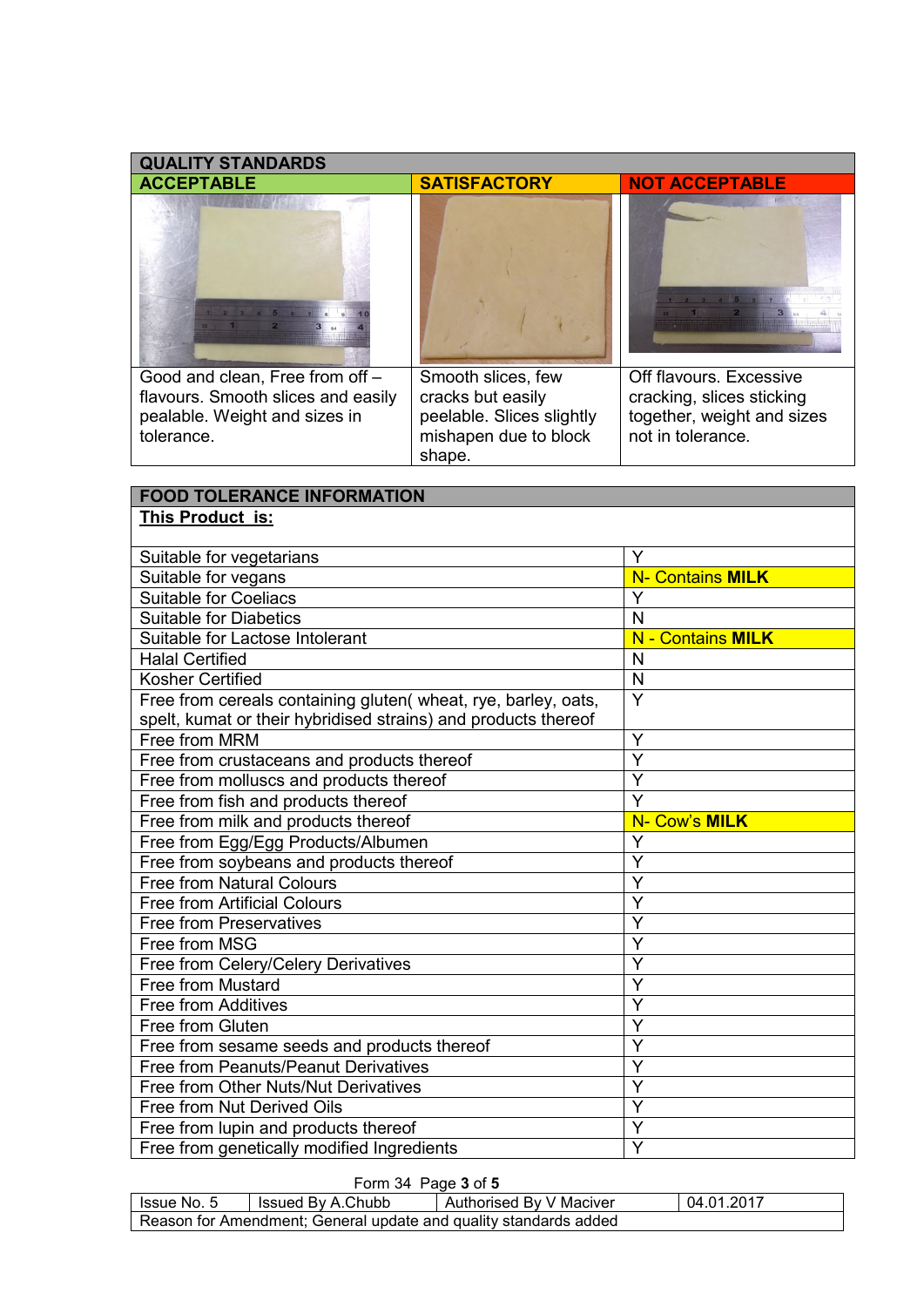| Free from sulphur dioxide and sulphites at concentrations of |  |
|--------------------------------------------------------------|--|
| more than 10mg/kg or 10mg/l expressed as SO2                 |  |

| <b>METAL DETECTION</b>                                                                       |        |  |  |
|----------------------------------------------------------------------------------------------|--------|--|--|
| Product metal detected at the start of production, every half hour and end of<br>production. |        |  |  |
| <b>Ferrous</b>                                                                               | 2.00mm |  |  |
| <b>Non Ferrous</b>                                                                           | 2.50mm |  |  |
| <b>Stainless Steel</b>                                                                       | 3.50mm |  |  |

| <b>PACKAGING INFORMATION</b>                    |                                                    |                          |  |  |  |  |
|-------------------------------------------------|----------------------------------------------------|--------------------------|--|--|--|--|
| Is the product packed in a modified atmosphere? | Yes 80%Nitrogen 20% CO2                            |                          |  |  |  |  |
| Inner per Outer                                 |                                                    | 6x1kg                    |  |  |  |  |
|                                                 |                                                    |                          |  |  |  |  |
|                                                 | <b>INNER</b>                                       | <b>OUTER</b>             |  |  |  |  |
|                                                 | PAO/PEM Blue Top                                   | Brown Cardboard 175/170T |  |  |  |  |
| <b>Material</b>                                 | film 62 micron, Base:                              |                          |  |  |  |  |
|                                                 | Clear PVC/PE                                       |                          |  |  |  |  |
| <b>Dimensions</b>                               | 45mm x 320mm                                       | 322mm x 237mm x 154mm    |  |  |  |  |
|                                                 | 123mm                                              |                          |  |  |  |  |
| <b>Thickness</b>                                | 450 Micron                                         | 5 <sub>mm</sub>          |  |  |  |  |
| Weight                                          | 26 <sub>g</sub>                                    | 235g                     |  |  |  |  |
|                                                 |                                                    |                          |  |  |  |  |
| <b>Method of Closure</b>                        | <b>Heat sealed</b>                                 | Tape                     |  |  |  |  |
| <b>Barcodes</b>                                 | 5060227270148                                      | 0506022720193            |  |  |  |  |
|                                                 |                                                    |                          |  |  |  |  |
| <b>Labelling Information</b>                    | Product Description, Contents, Weight, Best Before |                          |  |  |  |  |
|                                                 | Date, Julian Code= Traceability, Health Mark,      |                          |  |  |  |  |
|                                                 | Allergen and Nutritional Information               |                          |  |  |  |  |
|                                                 |                                                    |                          |  |  |  |  |
| <b>Picture of Labels</b>                        |                                                    |                          |  |  |  |  |
|                                                 |                                                    |                          |  |  |  |  |
|                                                 |                                                    |                          |  |  |  |  |
|                                                 |                                                    |                          |  |  |  |  |
|                                                 | $0-5c$<br><b>Recommended Storage</b>               |                          |  |  |  |  |
|                                                 |                                                    |                          |  |  |  |  |
| <b>PALLETISATION INFORMATION</b>                |                                                    |                          |  |  |  |  |
| <b>Cases per Layer</b>                          |                                                    | 14                       |  |  |  |  |
| <b>Layers per Pallet</b>                        |                                                    | 8                        |  |  |  |  |
| <b>Cases per Pallet</b>                         |                                                    | 112                      |  |  |  |  |
| <b>Pallet Height</b>                            |                                                    | 1485                     |  |  |  |  |
| <b>Pallet Weight</b>                            |                                                    | 743.6kg                  |  |  |  |  |
| <b>Pallet Type</b>                              |                                                    | Wood - standard          |  |  |  |  |

| Form 34 Page 4 of 5                                              |                   |                         |            |  |
|------------------------------------------------------------------|-------------------|-------------------------|------------|--|
| l Issue No. 5                                                    | Issued By A.Chubb | Authorised By V Maciver | 04.01.2017 |  |
| Reason for Amendment; General update and quality standards added |                   |                         |            |  |